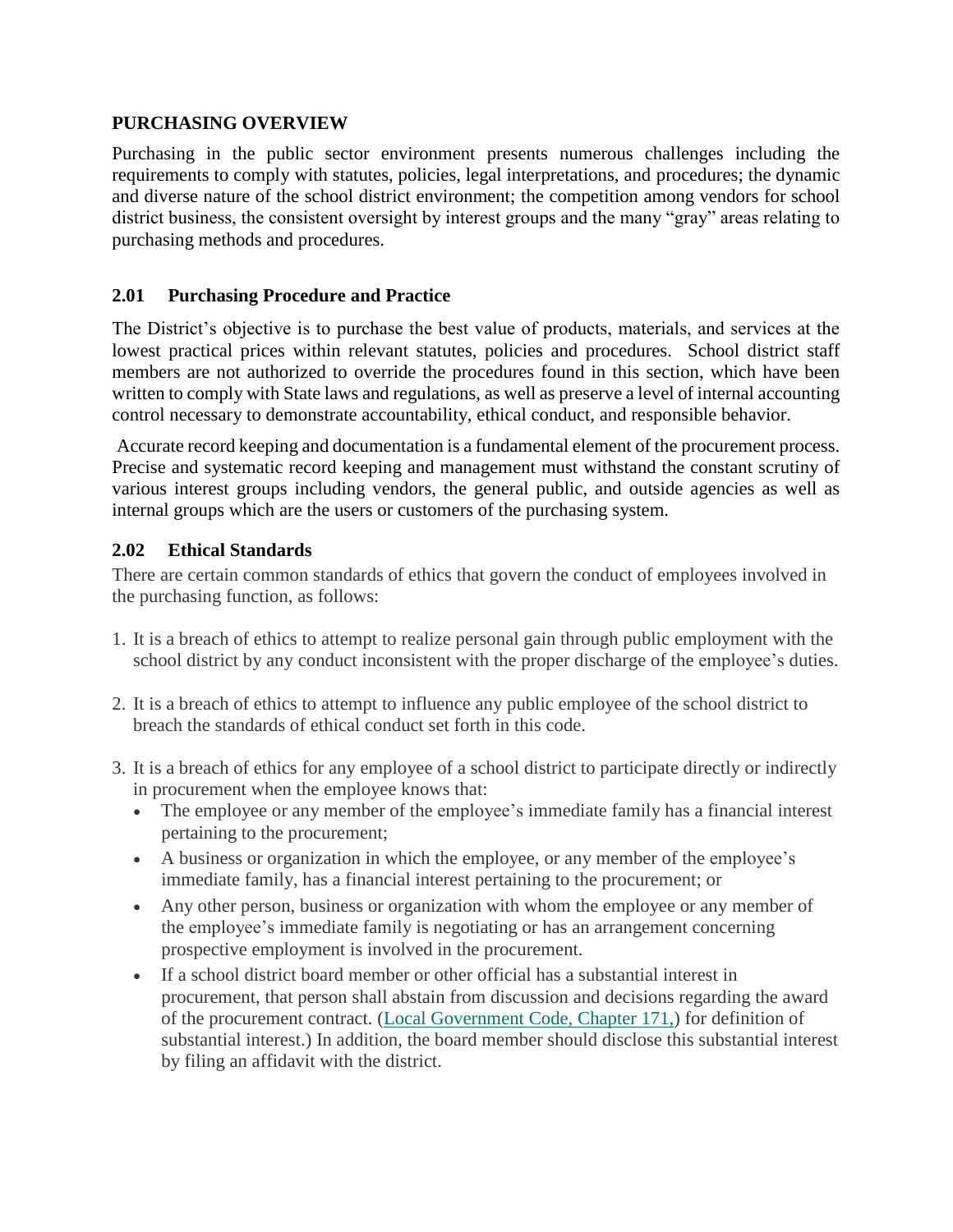### 4. Gratuities

It is a breach of ethics to offer, give or agree to give any employee or former employee of the school district, or for any employee or former employee of the school district to solicit, demand, accept or agree to accept from another person, a gratuity or an offer of employment in connection with any decision, approval, disapproval, recommendation, preparation of any part of a program requirement or purchase request, influencing the content of any specification or procurement standard, rendering of advice, investigation, auditing, or in any other advisory capacity in any proceeding or application, request for ruling, determination, claim or controversy, or other particular matter pertaining to any program requirement or a contract or subcontract, or to any solicitation or proposal therefore pending before this government. Acceptance of gratuities may be construed as a criminal offense.

# 5. Kickbacks

It is a breach of ethics for any payment, gratuity or offer of employment to be made by or on behalf of a subcontractor under a contract to the prime contractor or higher tier subcontractor for any contract of a school district, or any person associated therewith, as an inducement for the award of a subcontract or order.

# 6. Contract Clause

The prohibition against gratuities and kickbacks prescribed above should be conspicuously set forth in every contract and solicitation therefore.

It is a breach of ethics for any employee or former employee of the school district to knowingly use confidential information for actual or anticipated personal gain, or for the actual or anticipated gain of any person.

For a definition of the penalties, go to the Texas Education Code – [Subchapter](http://www.google.com/url?q=http%3A%2F%2Fwww.statutes.legis.state.tx.us%2FDocs%2FED%2Fhtm%2FED.44.htm%2344.032&sa=D&sntz=1&usg=AFQjCNHkUqxOuNmivRpkjiz3Ox0bUVe1OA) B. -Sec. 44.032 and Local [Government](http://www.google.com/url?q=http%3A%2F%2Fwww.statutes.legis.state.tx.us%2FDocs%2FED%2Fhtm%2FED.44.htm%2344.032&sa=D&sntz=1&usg=AFQjCNHkUqxOuNmivRpkjiz3Ox0bUVe1OA) Code 271.029.

# **2.03 Purchasing System**

A District Purchase Order is an offer. A contract is created between the District and the vendor only when the vendor accepts the terms of the Purchase Order by causing the goods or services requested on the order to be accepted. In other words, the District's offer (Purchase Order) is a presentation to the vendor of what the District requirements from the vendor are and under what conditions (terms). Purchase Orders provide a uniform way for the District to make offers to vendors with all terms in writing.

The purchasing system is designed to automate all purchase requests. The system will automatically encumber/expend funds and print the official purchase order. The following items must be followed to acquire goods or services in the name of GISD.

- Purchase orders must be obtained prior to the purchase or the service.
- Purchasing supplies requires a purchase order.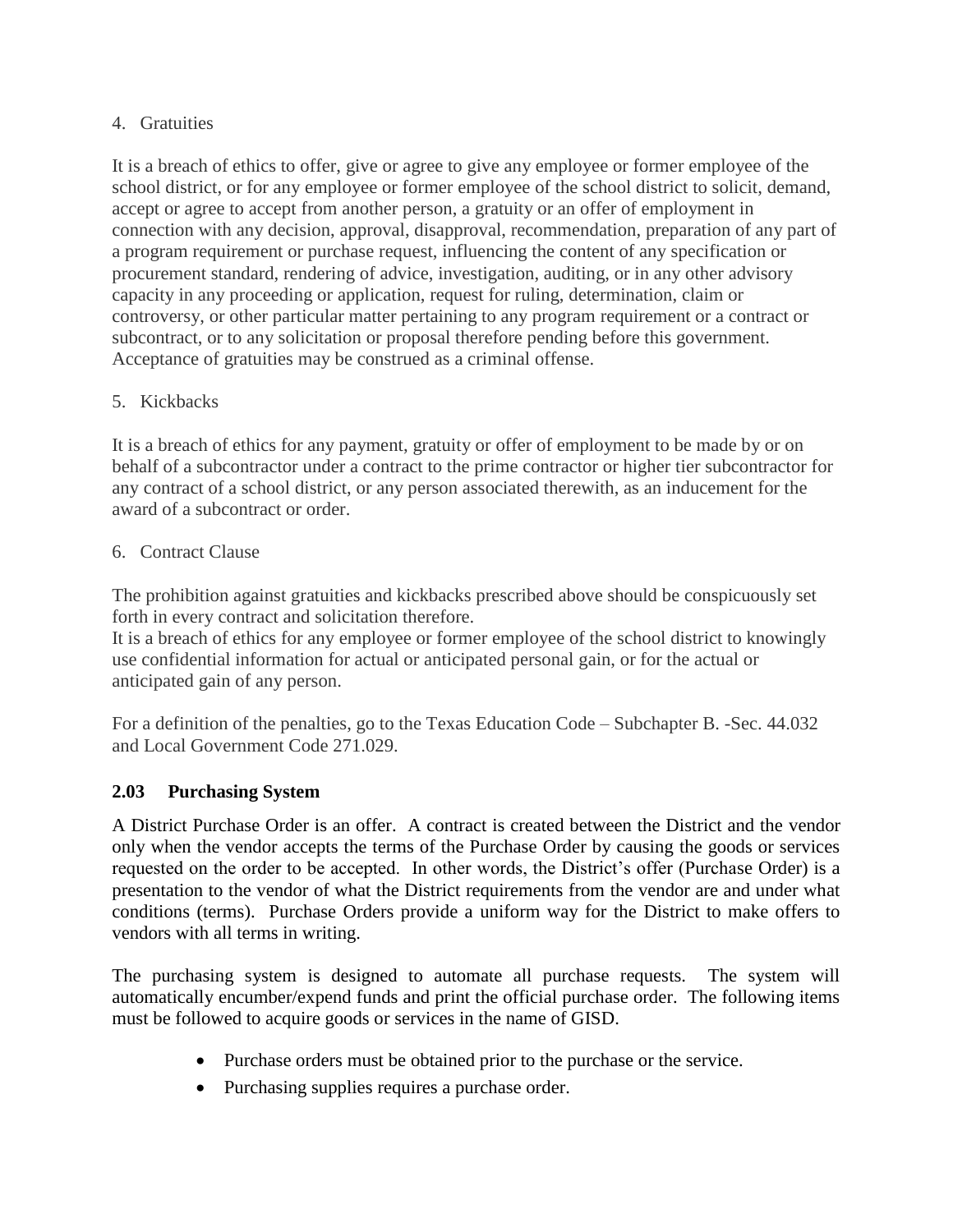- Most contracted services require a purchase order.
- Furniture and equipment require a purchase order.
- All information on the purchase order must be completed in its entirety.
- Only vendors approved by the Purchasing Department may be used.
- The budget code must be correct.
- All instructions must be clear and understandable.
- Prepay purchase orders must have backup.
- Rolled purchase orders cannot be increased.

### **2.04 New Vendor Requests**

If a new vendor is necessary, the campus or department must enter a new vendor request into Skyward. The vendor request must be completed in its entirety, including the address, phone number, fax number and contact information. **A completed W-9 form must be attached and the reason for the vendor request in the comment section.** Contact the Purchasing Department if you have issues obtaining the W-9 form.

# **2.05 Competitive Procurement Options**

The District employs a variety of methods for procuring goods and services. Texas Education Code 44.031 (a)(b) states that all contracts, except contracts for the purchase of produce or vehicle fuel, valued at \$50,000 or more, for each 12-month period are to be made by the method or methods that provide the best value to the District. The Purchasing Department coordinates or causes for the coordination of the competitive procurement of goods and services for the District.

### **2.06 Purchasing From Outside Vendors**

The principal, program administrator or department head has the responsibility of first approving any requisitions to outside vendors. The Purchasing Director or designee serves as the districtwide purchasing administrator/agent and is responsible for approving all requisitions before purchase orders are issued. Once the purchase order has received final approval, the campus/department may then print and process the PO.

- Purchase orders are among the most commonly used method for procuring goods and services.
- This document serves as a formal order for goods, materials and/or services from a vendor.
- A purchase order, once approved, is a binding commitment for the District to remit payment to the vendor after the item(s) and an invoice are received.
- It contains information on the expenditure to be made and the account code to be charged.
- Funds are encumbered as the purchase is issued, and serves as an expenditure control mechanism.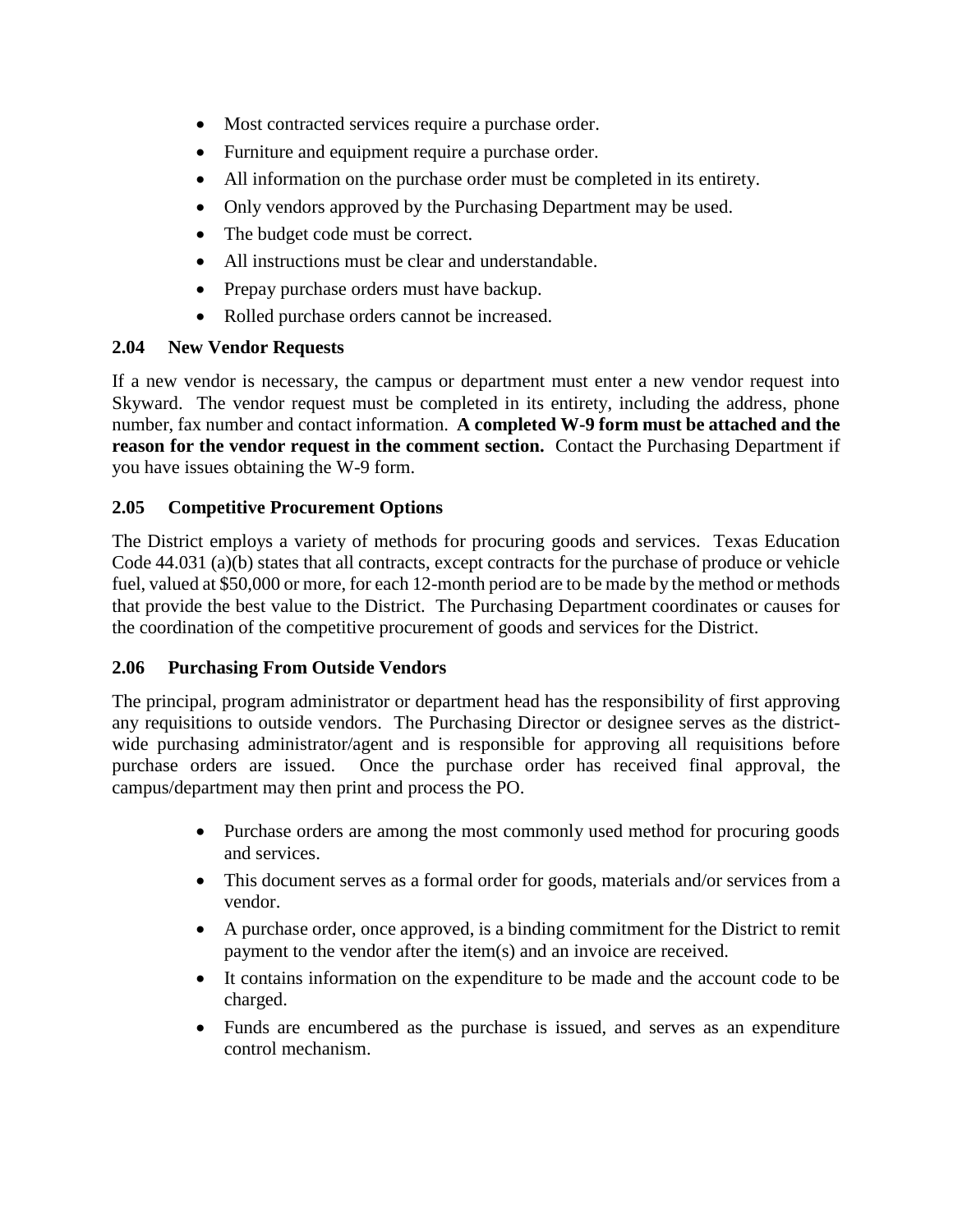- The purchase order is utilized in the accounts payable process as it documents that an order has been received and accepted by the user and payment can be made to the vendor.
- The Finance Department is responsible for any changes or canceling of purchase orders.

The District uses an online purchase order system, which when properly executed, becomes an official document authorizing the purchase. No person has the authority to make purchases prior to the completion of the purchasing process.

## **A DISTRICT EMPLOYEE WHO PURCHASES OR ORDERS ANY ITEM OR SERVICE IN THE NAME OF GISD OR WHO OBLIGATES THE CREDIT OF THE DISTRICT WITHOUT FOLLOWING THE DISTRICT'S PURCHASING POLICIES AND PROCEDURES SHALL BE PERSONALLY LIABLE FOR PAYMENT TO THE VENDOR OR RETURN OF THE ITEM.**

Remember that a purchase can only be paid when the goods arrive and/or services are rendered and are accompanied by a properly prepared invoice.

# **2.07 Quotes**

Purchases wanting to be placed with a non-awarded vendor must be limited. Price quotes must be on file for these purchases (purchases made from a non-awarded vendors). The annual aggregate thresholds is \$10,000 to \$49,999 for consumable supplies, services and capital outlay, and \$250,000 for cooperative awarded vendors for Technology and Construction. (All purchases order to non-awarded vendors between \$10,000 and \$49,999 are required to have a minimum of three quotes **attached**.) The Purchasing Department reserves the right to require quotes at any time.

### **2.08 Micro-Purchase Procedures**

Micro-purchase means a purchase of supplies or services using simplified acquisition procedures, the aggregate amount of which does not exceed the micro-purchase threshold. The Procurement by Micro-purchase may be the most frequently used method due to the frequent purchase of goods or services that are less than the current threshold of \$10,000. The District shall purchase goods and services under this method from among qualified vendors, but will not competitively procure the micro-purchases, unless in the aggregate in a 12-month period (fiscal year), the District exceeds the state law thresholds, or the District's threshold in Board Policy CH Legal or Local.

### **2.09 Bids – Purchases over \$49,999**

Purchases requiring a formal bidding process shall be made in. The request shall include a description of the item(s), the budget code, estimated cost, and the signature of the appropriate budget manager. The Purchasing Director or Purchasing Manager will contact the requestor and/or budget manager to develop a timeline, specifications, and evaluation criteria (if applicable).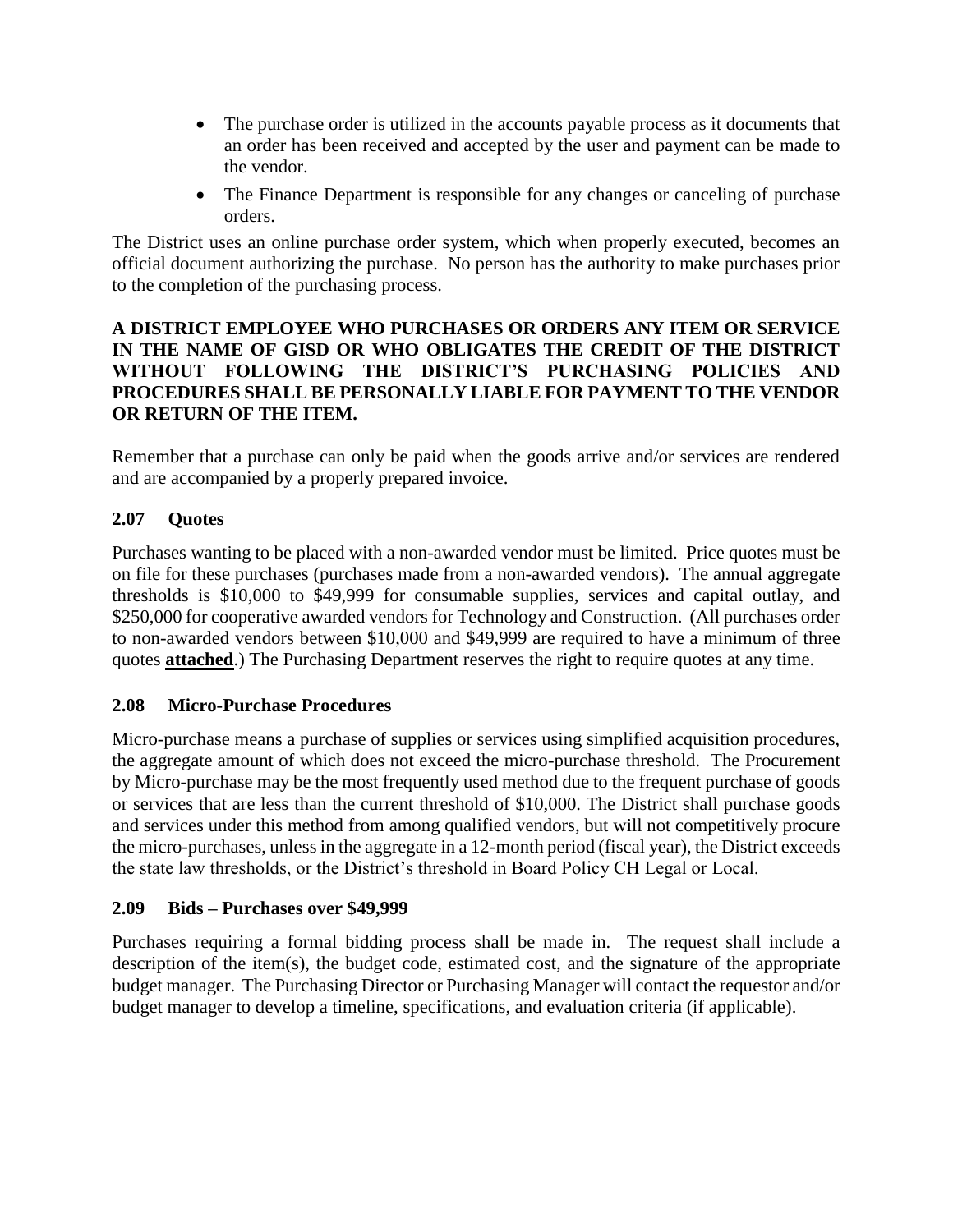### **2.10 Blanket (Open) Purchase Orders**

Campus or departments may issue blanket purchase orders on a limited basis. Blanket purchase orders allow for a purchase to be made quickly and allows for supplies and services to be available. A blanket (open) purchase order is issued to an approved vendor to authorize purchases from that vendor over a period of time. The blanket PO should encumber an amount "not to exceed" the planned budgeted amount.

## **2.11 Sole Source Vendors**

Purchases, which meet sole source criteria, are exempt from competitive bidding. There are many reasons why a purchase might be possible or practical from only one vendor:

- There is no competitive product. The product or service is a one-of-a-kind or patented product, copyrighted publication available from only one source, or a unique item such as artwork.
- The product is only available from a regulated or natural monopoly, (ex: utilities). It must be confirmed that there is only one price due to exclusive marketing or distribution rights for an item or product.
- The product is a component of an existing system and is only available from one supplier. (A replacement or repair part available only from the original supplier.)

Documentation from the vendor that clearly delineates the reasons, which qualify the purchase to be made on a sole source basis, must be obtained.

### **Process:**

- 1. If the requisitioning party determines that the item is a sole source purchase, they must attach to the PO one of the following:
	- a. Letter from the source, as outlined above.
	- b. A statement indicating that they have contacted a sufficient number of vendors to determine that only one practical source of supply exists, or states the reasons why only one source of supply exists.
- 2. Complete a Purchase Order according to procedures.
- 3. If the Purchasing Department determines that the item is a sole source purchase, a copy of the statement/letter shall be maintained in the purchase file.

### **2.12 Back Orders**

Unfortunately, the great number of items a school requires and the frequency of changes by manufacturers make back orders an expected condition of purchasing. These circumstances require a procedure for back orders that is flexible. It is the practice of the District to permit each campus or department the option to accept or cancel items that are back ordered within ninety days of the purchase order date. Items that were ordered and not received within ninety days should be canceled by the campus/department unless extenuating circumstances exist that would dictate keeping a purchase order on the accounting books.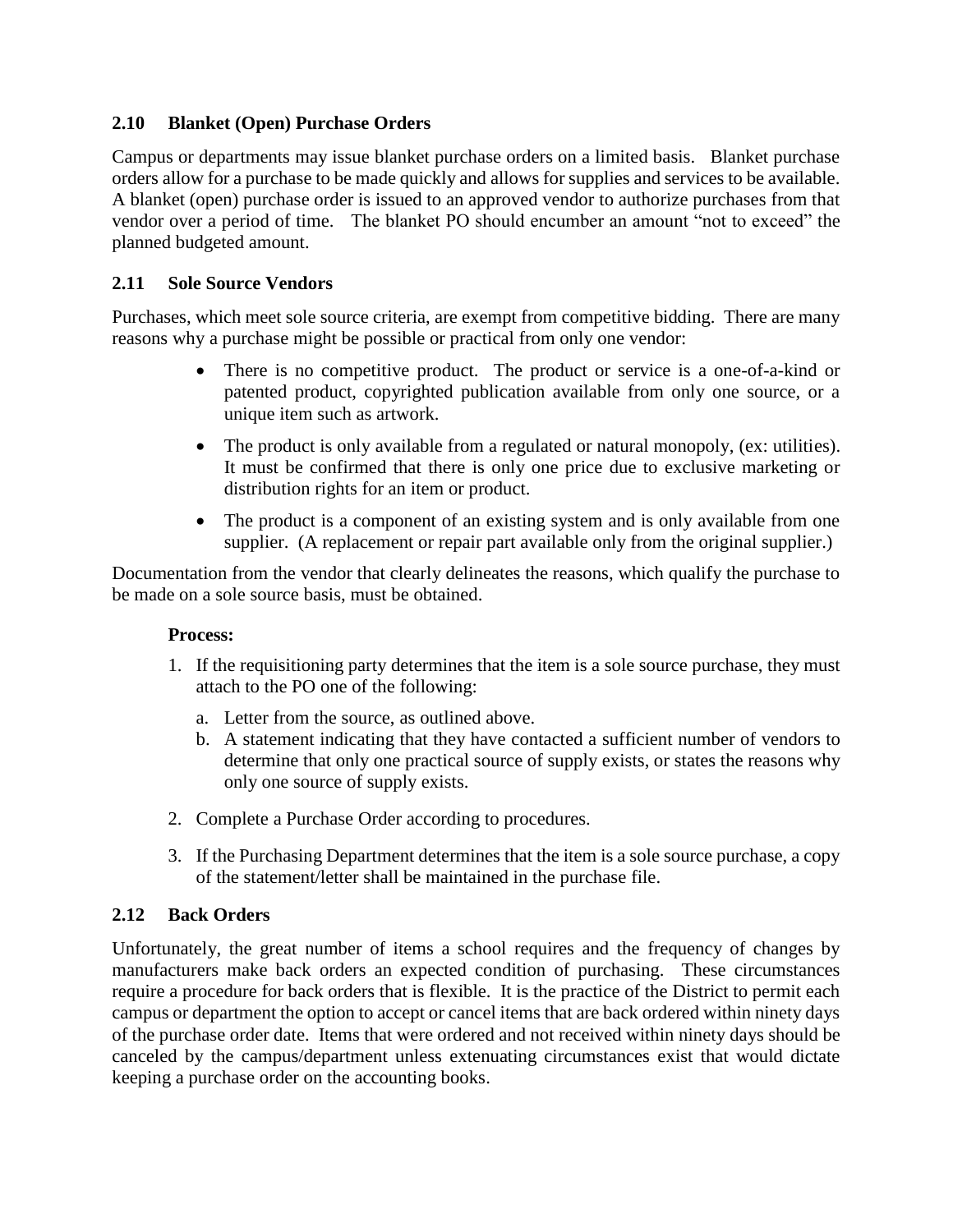### **2.13 Receiving Merchandise (Deliveries)**

Because the Purchase Order becomes a contract between the vendor and the District, when the goods or services are delivered, it is critical to the purchasing process that the campus or department receiving the goods or services immediately follows the process below:

Upon receipt of merchandise ordered, receiving personnel should:

- 1. Compare items received to the purchase order.
- 2. Note all exceptions on the receiving report which is then dated **(use true receiving date)**, signed and used as a source document by the Finance Department as proof the item has been received and the invoice can be paid.
- 3. Notify the Purchasing Department when damaged merchandise or incorrect orders are identified for return.
- 4. Failure to report damage in accordance with Federal or State Commerce Commission regulations may result in a liability to the District for the material delivered.

#### **Steps To Take At Time of Delivery To Protect Against Loss or Damage**

- 1. Verify count Make sure the delivery includes as many cartons as are listed on the receiving report (usually the purchase order). If any shortage is discovered, note exactly how many cartons are short on the carrier's delivery receipt and have the driver note the shortage on the District's copy.
- 2. Carefully examine each carton for damage **If damage is visible, note this fact on the delivery receipt and have the driver clearly note it on the District copy.** The driver should not be given a clear delivery receipt (one signed without exception) if there is the slightest crush, crease, scuff or puncture on any carton. It is vital to note the condition of any bruised or damaged cartons - such as "slight crush, top right corner" - on both copies of the delivery receipt. If a carton has the appearance that its contents may be damaged, it must be opened immediately in the presence of the driver, to make a joint inspection of the contents. Any concealed damage discovered should likewise be noted on the delivery receipt and the District copy.
- 3. Immediately after delivery Open all cartons and inspect for concealed damage. Even though the driver is gone, all cartons should immediately be opened and the cartons inspected for possible concealed damage.

#### **Steps To Take When Visible or Concealed Damage Is Discovered**

- 1. Retain damaged items Not only must the damaged items be held at the point where received, but the containers and all inner packing materials must be held until an inspection is made by a carrier inspector.
- 2. The campus or department should call the carrier to report the damage and request inspection immediately upon discovery of the damage. Under no circumstances should it be put off longer than 15 days after delivery. Failure to report concealed damage within this 15-day period will almost certainly result in the carrier denying the claim.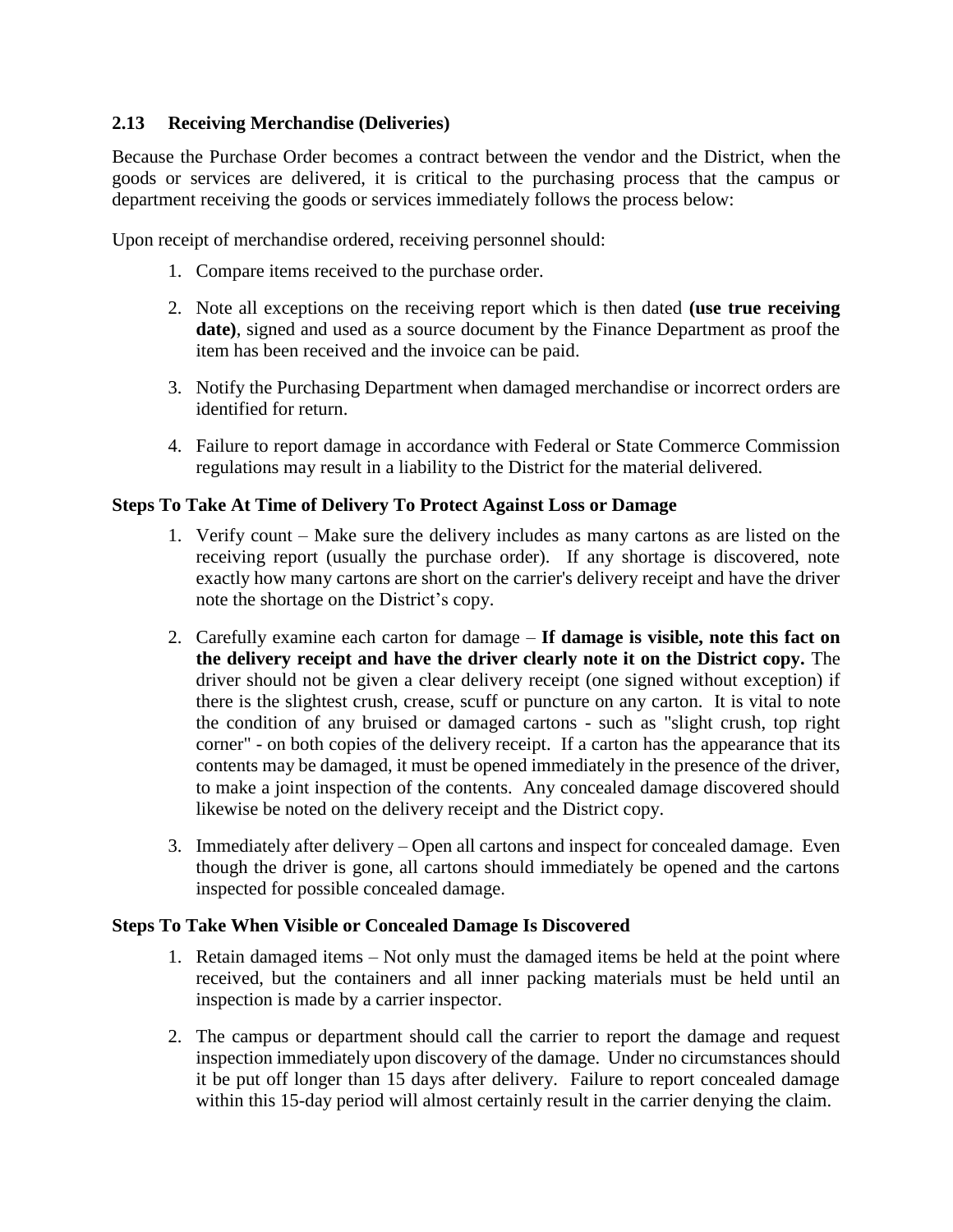3. Confirm call in writing – It is now a mandatory carrier regulation that all calls reporting discovery of concealed damage and request for inspection is confirmed in writing. Be sure to retain a copy of the confirming letter for filing. Send a copy of the letter to the Purchasing Department referencing the vendor and purchase order number.

### **Steps To Take When Carrier Makes Inspection of Damaged Items**

- 1. Have damaged items in receiving area: Allow inspector to inspect damaged items, inner packing materials, and freight bill. Retain the delivery receipt as a supporting document when the claim is filed.
- 2. After the inspector fills out the inspection report, carefully read it before signing If there is disagreement with any facts or conclusions made by the inspector on the report, do not sign it. Unless repairs will be completely satisfactory, be sure the inspector requests replacement on the inspection report. A new item can be ordered only if the inspection report specifies "REPLACE."
- 3. Forward a copy of the inspection report and delivery receipt to the Purchasing Department.

#### **Steps To Take After Inspection Has Been Made**

- 1. Continue to retain damaged merchandise Even though inspection has been completed, damaged items cannot be used or disposed of without permission from the carrier.
- 2. Do not return damaged items to shipper Return of such items should not be made without written authorization of the supplier.
- 3. Secure a receipt from the carrier if damaged items are picked up for salvage. Be sure to get a receipt from the driver when items are picked up. Retain a copy of the receipt and send the original to the Purchasing Department.

#### **2.14 Return of Merchandise Ordered on a Purchase Order**

- Notify the vendor in writing of any merchandise that is returned to them.
- A "return receipt request" or "RMA" number must be initiated and noted in the letter.
- Campus or department will forward the letter to the vendor.
- Campus or department must include in the letter the purchase order number, quantity, item description, and reason for returning the merchandise.
- A copy of the letter shall be sent to accounts payable. Accounts payable will then delete or adjust the purchase order according to the instructions contained in the letter.

#### **2.15 Receiving and Paying Invoices**

Two steps must take place before an invoice (or "prepay") can be paid to a vendor.

1. All merchandise must be received physically and electronically in Skyward. Prepays will require the purchase orders to be received in Skyward to allow for prepayment.